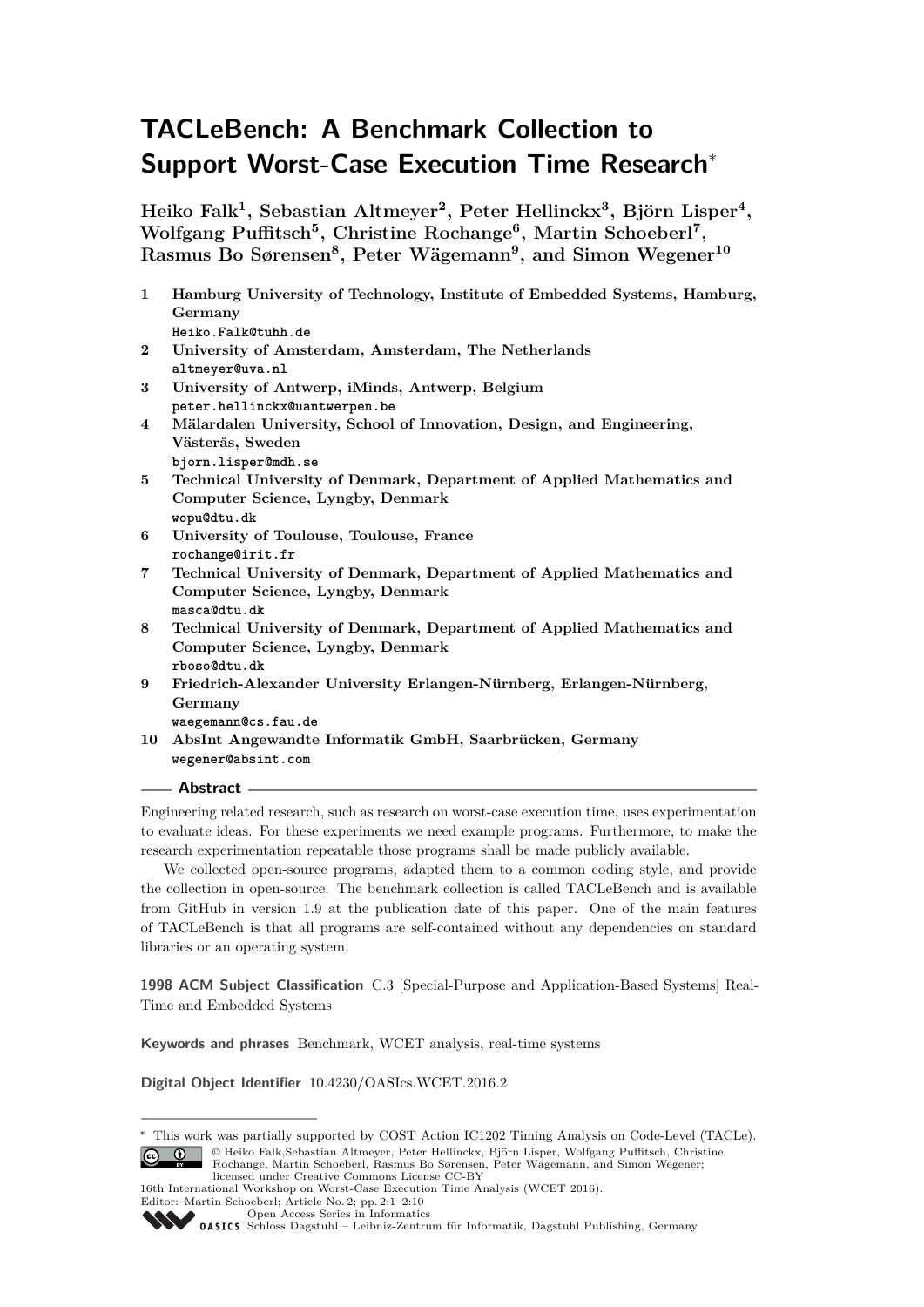## **2:2 TACLeBench: A Benchmark Collection to Support WCET Research**

# **1 Introduction**

Good, realistic benchmark suites are essential for the evaluation and comparison of worstcase execution time (WCET) analysis, compiler, and computer architecture techniques. TACLeBench provides a freely available and comprehensive benchmark suite for timing analysis and related research topics. TACLeBench will be continuously extended by novel benchmarks, especially by parallel multi-task/multi-core benchmarks. The extension of TACLeBench will be carefully managed with snapshots and versioning so that it is clear which code has been used in a research experiment. The overall goal is to establish TACLeBench as the standard benchmarking suite for WCET analysis, WCET oriented compiler and computer architecture research worldwide.

TACLeBench is a collection of currently 53 benchmark programs from several different research groups and tool vendors around the world. These benchmarks are provided as ISO C99 source codes. The source codes are 100% self-contained; no dependencies to systemspecific header files via #include directives or an operating system exist. All input data is part of the C source code. Potentially used functions from math libraries are also provided in the form of C source code. This makes the TACLeBench collection useful for general embedded/barebone systems where no standard library is available.

Furthermore, almost all benchmarks are processor-independent and can be compiled and evaluated for any kind of target processor. The only exception is PapaBench that uses architecture-dependent I/O addresses and currently supports Atmel AVR processors only.

Since TACLeBench addresses the needs imposed by timing analysis tools, all benchmarks are completely annotated with flow facts. These flow facts are directly incorporated into the C source codes using pragmas. TACLeBench distinguishes between so-called flow restrictions, loop bounds, and entry points. Besides flow restrictions, TACLeBench also uses loop bound flow facts, which simplify the annotation of regular loops. Loop bounds provide an upper and a lower bound for the number of iterations of the annotated loop. Finally, TACLeBench uses entry point annotations that denote points in a program's control flow graph where the control flow may start. Typically, this is the "main" function of a program, but in a (possibly interrupt-driven) multi-task system, there may be multiple entry points in a single set of source files. These entry points may even share some common code. In order to mark such task entries, each function of a multi-task application where a task begins can be marked as an entry point. The complete specification of the used flow fact language can be found in [\[3\]](#page-9-1), which is part of the source distribution.

If you would like to share your benchmarks with us, feel free to contact Heiko Falk (or any coauthor of this paper) in order to have your source codes included in TACLeBench.

The first version of TACLeBench (version [1](#page-1-0).0, available from<sup>1</sup>), which was produced by Heiko Falk, was a collection of 102 programs from several different research groups. We keep this first version tagged with "V1.0" in the public GitHub repository.<sup>[2](#page-1-1)</sup> The version described in this paper is version 1.9 and tagged as such in the repository. Version 2.0 will be soon available when the last missing programs have been formatted. The intention is to have the HEAD of the master branch being the most recent, versioned snapshot of TACLeBench. Future development and additions will be performed on a development branch so that HEAD of master is always a consistent snapshot.

This paper is organized in 5 sections: The following section presents related work.

<span id="page-1-0"></span> $^{\rm 1}$  <http://www.tacle.eu/index.php/activities/taclebench>

<span id="page-1-1"></span> $^2$  <https://github.com/tacle/tacle-bench>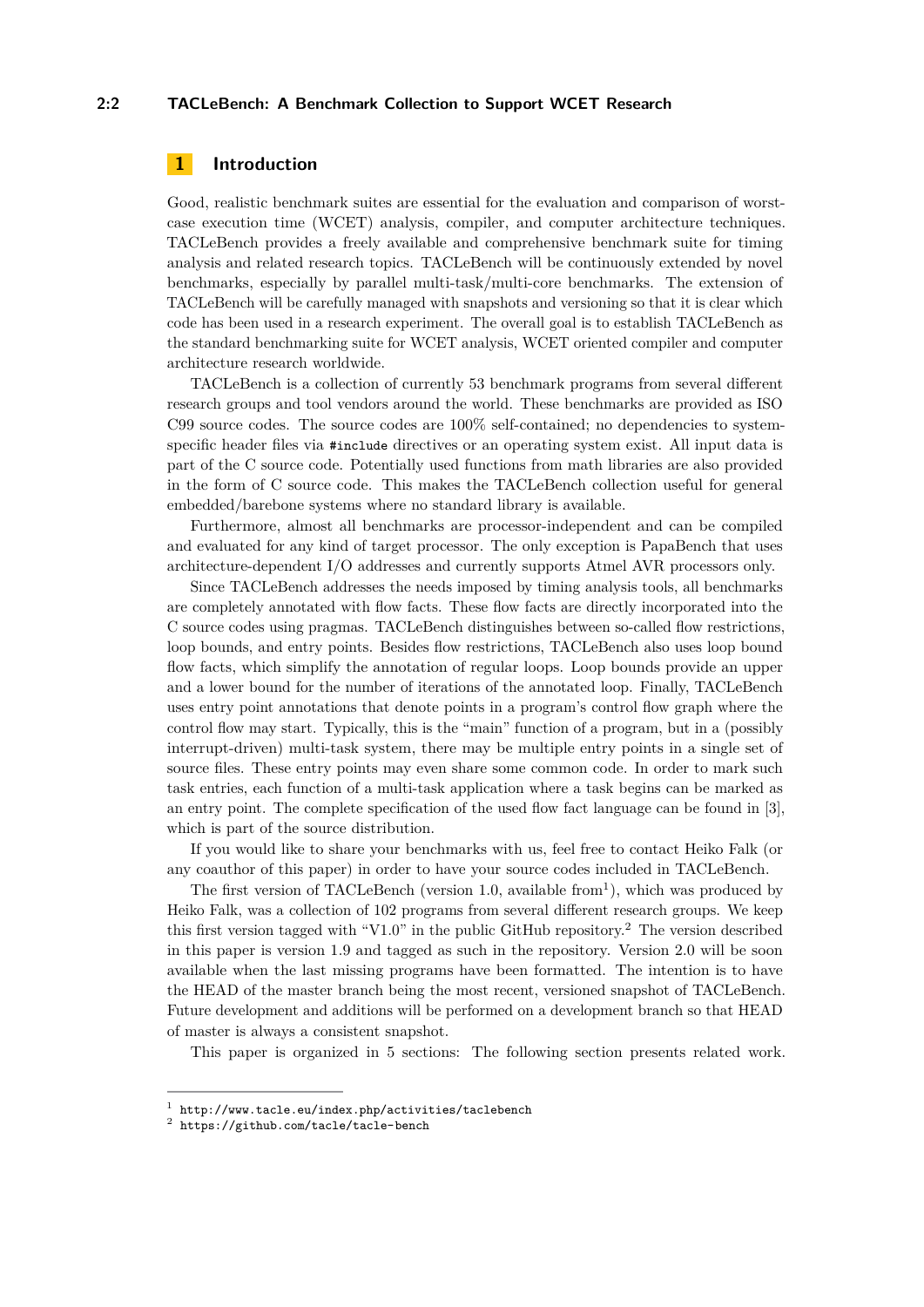#### **H. Falk et al. 2:3**

Section [3](#page-3-0) presents the benchmark collection, its classification, and the updates to make them useful. Section [4](#page-7-0) evaluates the benchmark collection. Section [5](#page-8-0) concludes.

# **2 Related Work**

The Mälardalen WCET benchmarks (MRTC) [\[6\]](#page-9-2) is the first collection of programs especially intended for benchmarking WCET analysis tools, with a focus on program flow analysis. It was collected from several sources in 2005, and has since then been used in many WCET research projects as well as for the WCET Tool Challenge 2006 [\[5\]](#page-9-3). A subset of the Mälardalen benchmarks has even been translated to Java [\[8\]](#page-9-4). Most benchmarks are relatively small, except two C programs that have been generated from tools. The benchmarks also contain all input data. This effectively turns them into single-path programs, which makes them less suitable for evaluating tools that can handle multi-path codes. We include most of the benchmarks from the Mälardalen WCET benchmark suite in TACLeBench. We dropped benchmarks where the licensing terms are unknown or even disallow distributing the source.

MiBench [\[7\]](#page-9-5) is a collection of benchmarks targeting the embedded domain and providing them in open-source. We include some of the MiBench benchmarks, especially those where it was possible to include the input data with the C source.

DEBIE [\[9\]](#page-9-6) is a program derived from a satellite-mounted detector of micro-meteorids and space debris. It was developed by Space Systems Finland Ltd and was converted by Tidorum Ltd into a portable benchmark for real-time applications. DEBIE is a multi-task application that consists of 8, partially small, different tasks. DEBIE is accompanied by a specification of valid input and output data and of required activation rates of the individual tasks.

PapaBench [\[10\]](#page-9-7) has been derived from Paparazzi,<sup>[3](#page-2-0)</sup> a project for unmanned aerial vehicles. PapaBench includes two software components that run on separate processors: the *fly-by-wire* part controls the flight while the *autopilot* part controls the GPS and executes the flight plan (which is decided offline). Both software parts cumulate 13 tasks that are subject to precedence constraints and 6 interrupt service routines.

The Embedded Microprocessor Benchmark Consortium (EEMBC) [\[2\]](#page-9-8) provides a benchmark suite dedicated to the evaluation of the performance of embedded hardware and embedded software. The benchmarks are divided into subsets according to the target domain, e.g., the automotive domain, phones and tablets, but also big data and cloud computing. To improve comparability between different systems, the consortium provides a test-harness that allows deriving certifiable scores. The test-harness, being a clear advantage in terms of comparability, constitutes a hindrance in terms of portability and usability. Whereas the TACLeBench has been designed to ease portability and to allow the immediate use of the benchmark with a large variety of tools and platforms, the EEMBC benchmarks are not stand-alone executable without the test-harness. Furthermore, in stark contrast to TACLeBench, the EEMBC benchmarks are not published under an open-source license. Instead, the benchmarks are behind a pay-wall, even for purely academic research.

JemBench [\[13\]](#page-9-9) is a Java benchmark suite targeting embedded Java platforms. JemBench only assumes the availability of a CLDC API, the minimal configuration defined for the J2ME. The core of the benchmark suite consists of adapted real-world applications. The benchmarks are structured in *micro*, *kernel*, *application*, *parallel*, and *streaming* benchmarks. Micro benchmarks are used to measure short bytecode sequences; kernel benchmarks compute a computational kernel; and application benchmarks are real-world programs restructured

<span id="page-2-0"></span> $^3$  <https://wiki.paparazziuav.org/>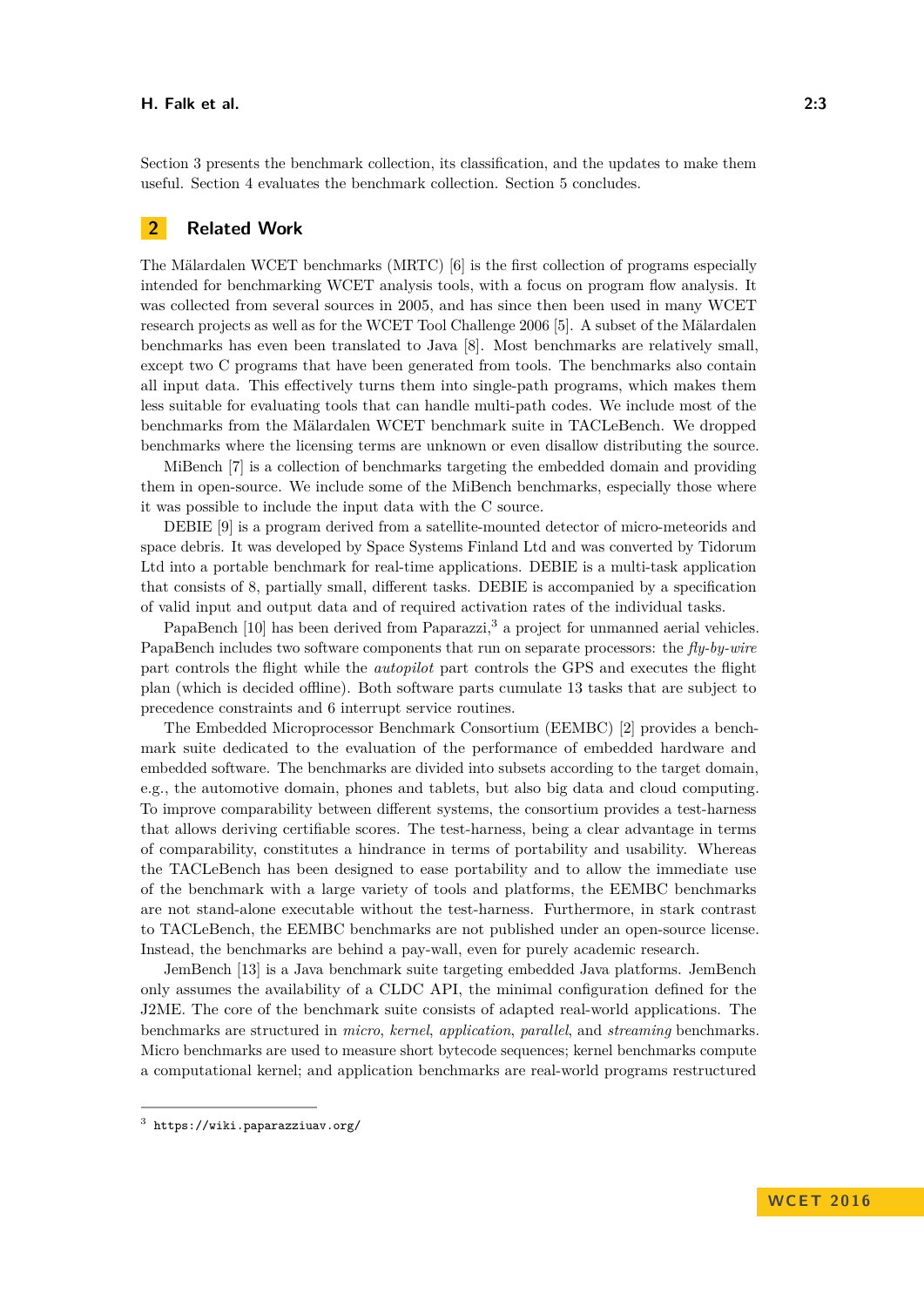## **2:4 TACLeBench: A Benchmark Collection to Support WCET Research**

| Name                       | Description                                            | Code Size<br>(SLOC) | Origin                      |
|----------------------------|--------------------------------------------------------|---------------------|-----------------------------|
| binarysearch               | Binary search of 15 integers                           | 47                  | SNU-RT                      |
| bitcount                   | Couting number of bits in an integer<br>array          | 164                 | Bob Stout &<br>Auke Reitsma |
| bitonic                    | Bitonic sorting network                                | 52                  | MiBench                     |
| bsort                      | Bubblesort program                                     | 32                  | MRTC                        |
| complex updates            | Multiply-add with complex vectors                      | 18                  | <b>DSPStone</b>             |
| countnegative              | Counts signes in a matrix                              | 35                  | <b>MRTC</b>                 |
| fac                        | Factorial function                                     | 21                  | MRTC                        |
| fft                        | 1024-point FFT, 13 bits per twiddle                    | 78                  | <b>DSPStone</b>             |
| filterbank                 | Filter bank for multirate signals                      | 75                  | StreamIt                    |
| fir2dim                    | 2-dimensional FIR filter convolution                   | 75                  | <b>DSPStone</b>             |
| iir                        | Biquad IIR 4 sections filter                           | 27                  | <b>DSPStone</b>             |
| insertsort                 | Insertion sort                                         | 35                  | SNU-RT                      |
| jfdctint                   | Discrete-cosine transformation on a<br>8x8 pixel block | 123                 | SNU-RT                      |
| $\mathop{\rm Im}\nolimits$ | LMS adaptive signal enhancement                        | 51                  | SNU-RT                      |
| ludcmp                     | LU decomposition                                       | 68                  | SNU-RT                      |
| matrix1                    | Generic matrix multiplication                          | 28                  | <b>DSPStone</b>             |
| md <sub>5</sub>            | Message digest algorithm                               | 344                 | NetBench                    |
| minver                     | Floating point matrix inversion                        | 141                 | SNU-RT                      |
| pm                         | Pattern match kernel                                   | 484                 | <b>HPEC</b>                 |
| prime                      | Prime number test                                      | 41                  | MRTC                        |
| quicksort                  | Quick sort of strings and vectors                      | 992                 | MiBench                     |
| recursion                  | Artificial recursive code                              | 18                  | MRTC                        |
| sha                        | NIST secure hash algorithm                             | 382                 | MiBench                     |
| st                         | Statistics calculations                                | 90                  | <b>MRTC</b>                 |

<span id="page-3-1"></span>**Table 1** TACLeBench kernel benchmarks.

as standalone benchmarks. Parallel and streaming benchmarks are intended to explore multicore speedup. Benedikt Huber ported one of the application benchmarks (Lift) to C and we include it in TACLeBench.

# <span id="page-3-0"></span>**3 The Benchmark Collection**

## **3.1 Benchmark Sources and Classification**

The benchmarks included in TACLeBench are sourced from single sources and benchmarks collections. The benchmarks are: SNU-RT benchmark suite, MiBench embedded benchmark suite, Mälardalen Real-Time Research Center (MRTC) WCET benchmarks, DSPStone from RWTH Aachen, StreamIt from MIT, NetBench from UCLA, MediaBench, and the HEPC challenge benchmark suite. We have specified the origin of each benchmark in Tables [1–](#page-3-1)[5.](#page-6-0)

As a measure of the size of each benchmark, we present the number of source lines of code (SLOC). The SLOC count excludes input data arrays and the initialization code. We used the Linux utility sloccount to measure the SLOC. The benchmarks are divided into five classes: Kernel, sequential, application, test, and parallel.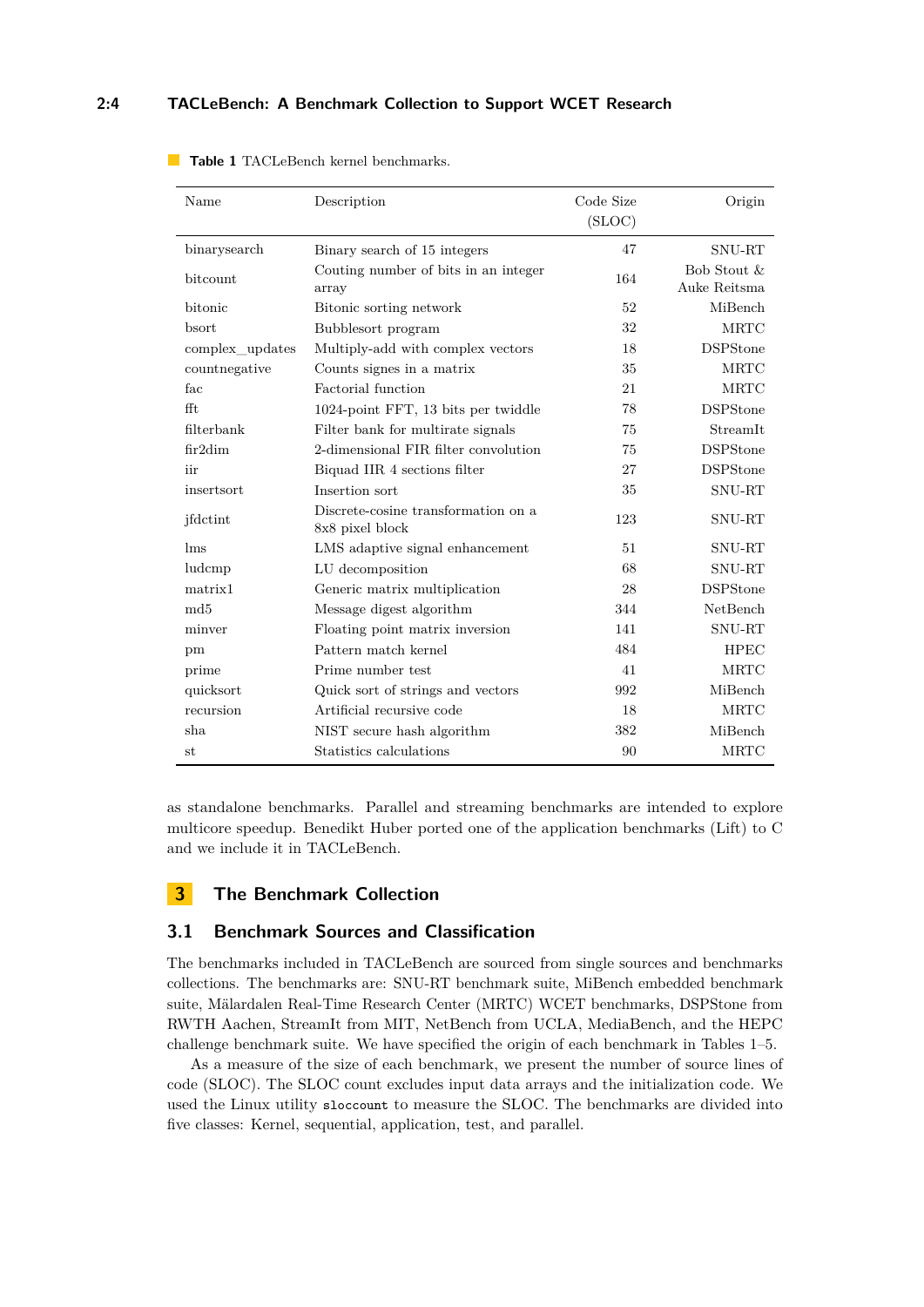| Name           | Description                                           | Code Size | Origin                     |
|----------------|-------------------------------------------------------|-----------|----------------------------|
|                |                                                       | (SLOC)    |                            |
| adpcm_dec      | ADPCM decoder                                         | 293       | SNU-RT                     |
| adpcm enc      | ADPCM encoder                                         | 316       | SNU-RT                     |
| ammunition     | C compiler arithmetic stress test                     | 2431      | Vladimir<br>Makarov        |
| anagram        | Word anagram computation                              | 2710      | Raymond Chen               |
| audiobeam      | Audio beam former                                     | 833       | StreamIt                   |
| cjpeg_transupp | JPEG image transcoding routines                       | 608       | MediaBench                 |
| cjpeg_wrbmp    | JPEG image bitmap writing code                        | 892       | Thomas G. Lane             |
| dijkstra       | All pairs shortest path                               | 117       | MiBench                    |
| epic           | Efficient pyramid image coder                         | 451       | MediaBench                 |
| fmref          | Software FM radio with equalizer                      | 680       | StreamIt                   |
| $g723$ enc     | CCITT G.723 encoder                                   | 480       | <b>SUN</b><br>Microsystems |
| gsm dec        | GSM provisional standard decoder                      | 543       | MediaBench                 |
| $g\rm sm\_enc$ | GSM provisional standard encoder                      | 1491      | MediaBench                 |
| $h264$ dec     | H.264 block decoding functions                        | 460       | MediaBench                 |
| huff dec       | Huffman decoding with a file source to<br>decompress  | 183       | David Bourgin              |
| huff enc       | Huffman encoding with a file source to<br>compress    | 325       | David Bourgin              |
| mpeg2          | MPEG2 motion estimation                               | 1297      | MediaBench                 |
| ndes           | Complex embedded code                                 | 260       | <b>MRTC</b>                |
| petrinet       | Petri net simulation                                  | 500       | Friedhelm<br>Stappert      |
| rijndael_dec   | Rijndael AES decryption                               | 820       | MiBench                    |
| rijndael_enc   | Rijndael AES encryption                               | 734       | MiBench                    |
| statemate      | Statechart simulation of a car window<br>lift control | 1038      | Friedhelm<br>Stappert      |
| susan          | MR image recognition algorithm                        | 1491      | MiBench                    |

<span id="page-4-0"></span>**Table 2** TACLeBench sequential benchmarks.

The kernel benchmarks, listed in Table [1,](#page-3-1) are synthetic benchmarks implementing small kernel functions; the size of the kernel benchmarks is in the range of 18 to 992 SLOC.

The sequential benchmarks, listed in Table [2,](#page-4-0) implement large function blocks, such as encoders and decoders, which are used in many embedded systems. The size of the sequential benchmarks is in the range of 117 to 2710 SLOC. The sequential benchmarks cover graph search, cryptographic algorithms, compression algorithms, etc.

Three artificial test benchmarks, listed in Table [3,](#page-5-0) are used to stress test WCET analysis tools.

The two parallel benchmarks, listed in Table [4,](#page-5-1) are: Debie and PapaBench. These two benchmarks are comparable in size and in the number of tasks.

The application benchmarks, derived from real applications and provided with simulated input stimuli, are listed in Table [5.](#page-6-0) Lift is a lift controller that has been deployed at a factory in Turkey. The hardware is based on a Java processor (JOP). The controller has just a few inputs (command buttons and input sensors for the height measurement) and a simple motor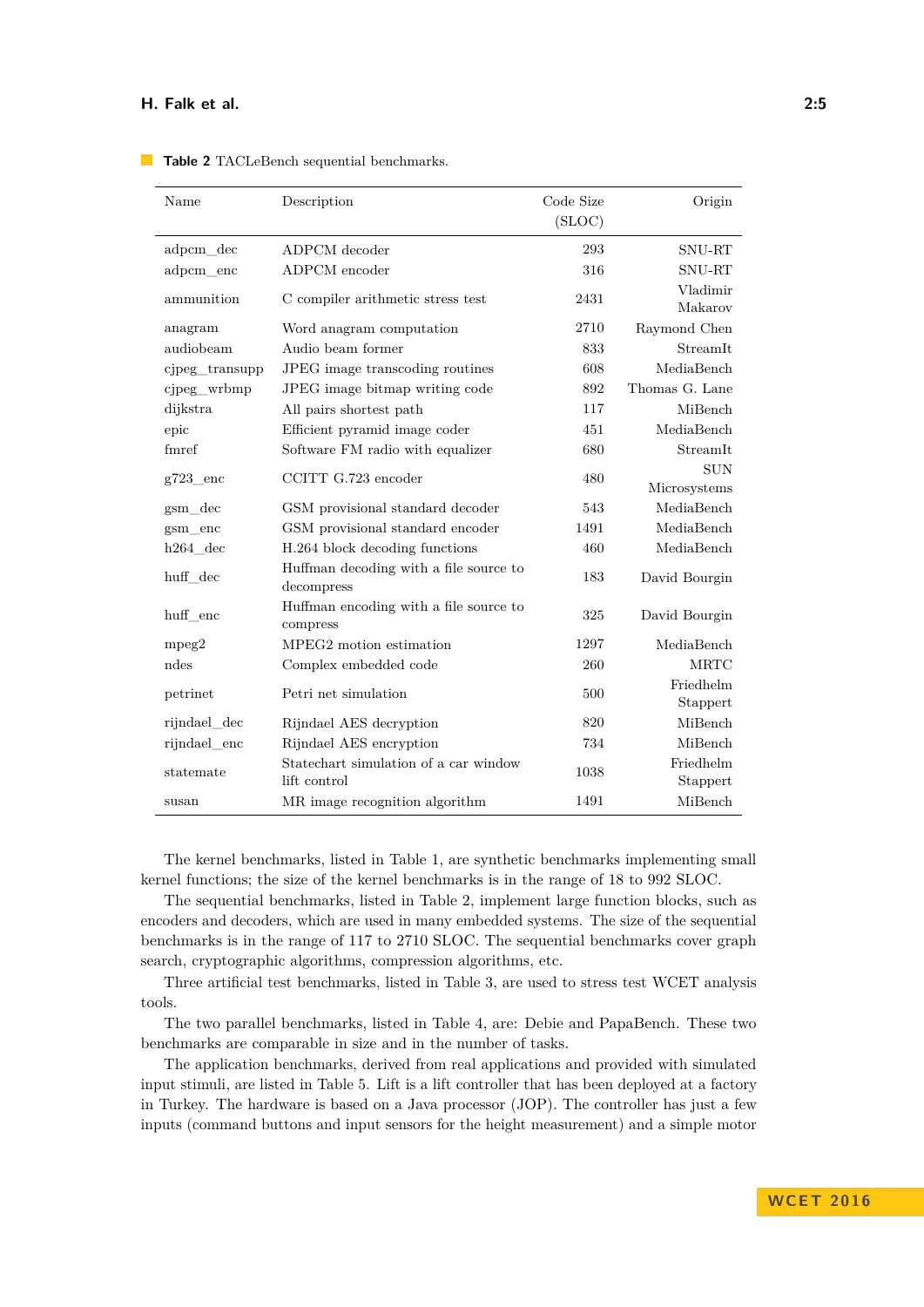## **2:6 TACLeBench: A Benchmark Collection to Support WCET Research**

| Name  | Description                                                  | Code Size<br>(SLOC) | Origin                        |
|-------|--------------------------------------------------------------|---------------------|-------------------------------|
| cover | Artificial code with lots of different<br>control flow paths | 620                 | MRTC                          |
| duff  | Duff's device                                                | 35                  | MRTC                          |
| test3 | Artificial WCET analysis stress test                         | 4235                | Universität des<br>Saarlandes |

<span id="page-5-0"></span>**Table 3** TACLeBench test benchmarks.

#### <span id="page-5-1"></span>**Table 4** TACLeBench parallel benchmarks.

| Name      | Description                                                                | $\#\text{Tasks}$ | Code Size<br>(SLOC) | Origin      |
|-----------|----------------------------------------------------------------------------|------------------|---------------------|-------------|
| Debie     | DEBIE-1 instrument observing<br>micro-meteoroids and small space<br>debris | 8                | 6615                | Tidorum Ltd |
| PapaBench | UAV autopilot and fly-by-wire<br>software                                  | 10               | 6336                | Paparazzi   |

control. The I/O devices are simulated in the benchmark. The Java version of Lift is part of the Java benchmark suit JemBench [\[13\]](#page-9-9). Benedikt Huber has translated lift to C.

powerwindow implements a controller for an electric window in a car. Both the driver and the passenger are able to control the window by requesting the window to roll up or down. In case an object is stuck between the window and the doorframe, the controller will move the window down to avoid damaging the object.

#### **3.2 Issues with the Original Sources**

The original benchmarks include all input data or we added input data into the C source. However, this effectively turns them into single-path programs. This fact could be used by analysis tools to explore only this single path. Another consequence of the fixed input data, and that some programs do not provide any return value, is that compilers with optimizations turned on can optimize most of the code away. However, to prohibit the unwanted compiler optimizations we changed the way input data is represented in variables (made them volatile), and made the return of main dependent on the benchmark calculation.

Some benchmarks contain target dependent code. For example, PapaBench contains hardcoded I/O addresses. Furthermore, a few benchmarks (e.g., rijndael) are byte order dependent and there is no standard way in C to detect the byte order of a processor. Finally, some benchmarks can be executed only once, either because they rely on global initialization, or because they use malloc but not free.

## **3.3 Benchmark Updates**

The benchmarks have been rewritten to split the functions of input data initialization, the benchmark itself, and computing a return value depending on the output data. Moving the input data generation into its own function resulted sometimes in movements from originally stack allocated data into global data. All function and variable names are prepended with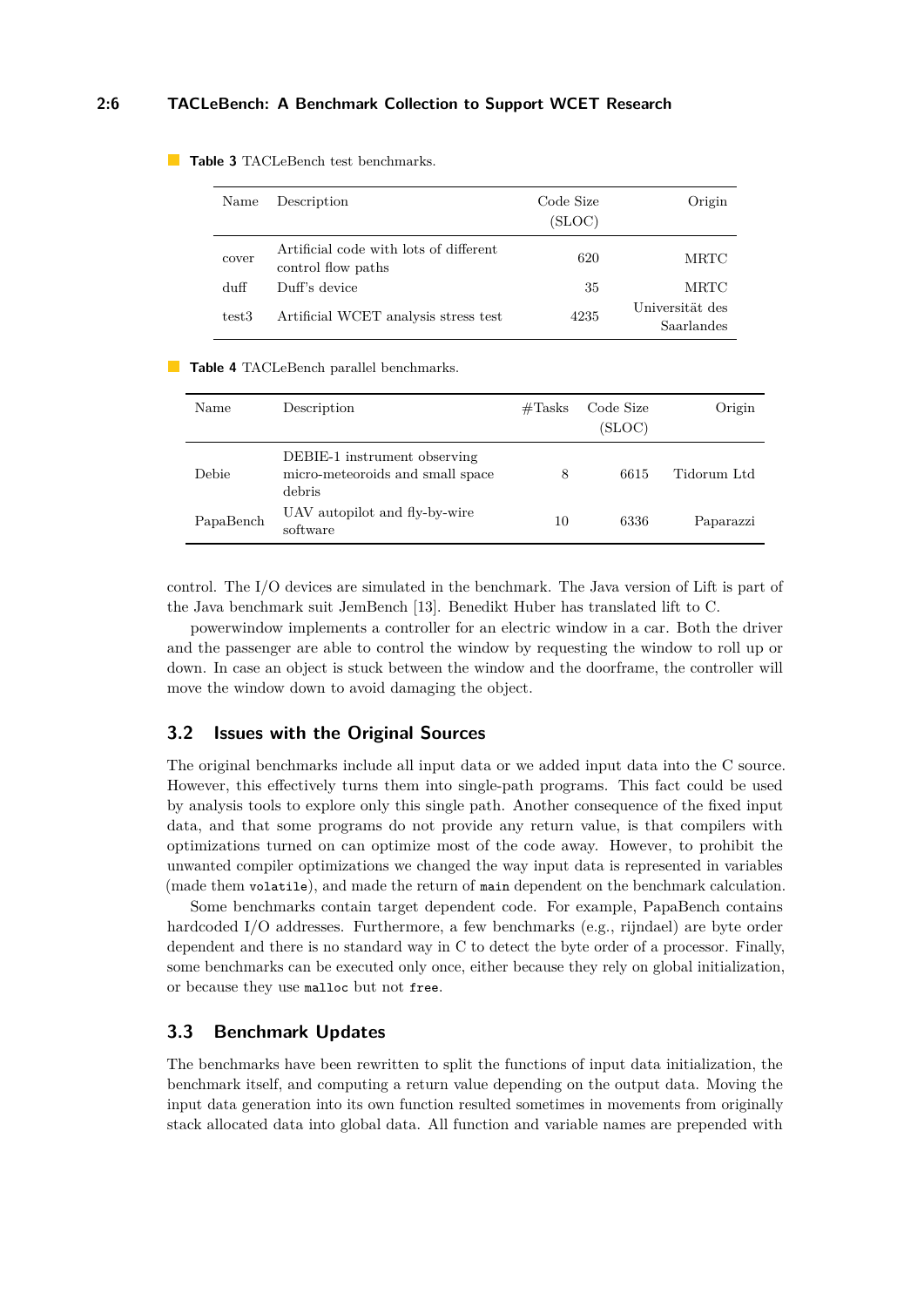| Name        | Description                      | $\#\text{Tasks}$ | Code Size | Origin              |
|-------------|----------------------------------|------------------|-----------|---------------------|
|             |                                  |                  | (SLOC)    |                     |
| lift        | A lift controller                |                  | 361       | Martin<br>Schoeberl |
| powerwindow | Distributed power window control | 4                | 2533      | $CoSys$ -Lab        |

<span id="page-6-0"></span>**Table 5** TACLeBench application benchmarks.

the benchmark name to provide unique names. All loops have been annotated with loop bounds. Moreover, several bugs have been fixed, and compiler warnings have been eliminated. The benchmarks are now ISO C99 compliant. Some benchmarks have been renamed. The original name of a benchmark can be found in the comment header of each benchmark. The library functions used by some benchmarks have been moved to their own files. All source files adhere to a common set of formatting rules that can be found in the git repository (*doc/code\_formatting.txt*).

Due to these changes, results obtained with the TACLeBench versions of these benchmarks are not comparable with the original versions of the benchmarks.

## **3.4 Licenses**

An issue we encountered with several benchmarks was that the original source did not include any licensing information. In absence of such information, we had to assume that the copyright holder reserves all rights. Wherever necessary, we contacted the copyright holders to obtain the right to use, modify, and redistribute the benchmarks. In a small number of cases we however discovered that the code was in fact under a license that made the benchmark unusable; the respective benchmarks were consequently dropped from the TACLeBench benchmark suite. All benchmarks in the benchmark suite now contain licensing information, such that future developments do not require tracking down the original authors of the benchmark.

## **3.5 Usage Recommendations**

TACLeBench is released in source form. However, to report results based on TACLeBench, the benchmarks shall not be changed. Furthermore, the version of TACLeBench shall be included in any paper.

If possible, use all benchmarks in your evaluation. One issue with subsetting a benchmark collection is to *selecting the most representative benchmarks* to show an improvement. However, this introduces a bias in the result and is considered scientific misconduct. If you really need to subset a benchmark collection you have two possibilities: (1) use only one class of benchmarks, e.g., the sequential benchmarks or (2) use a random selection, possibly generated by a program.

If some benchmarks have not been used, state the reason for exclusion (e.g., "the tool/target architecture does not support floating point numbers").

## **3.6 Known Uses of TACLeBench**

Although TACLeBench is a relative new collection of embedded benchmarks, we can already list some usage of the collection in research projects. This early adaption of TACLeBench is already a strong indication of the need of such a benchmark collection.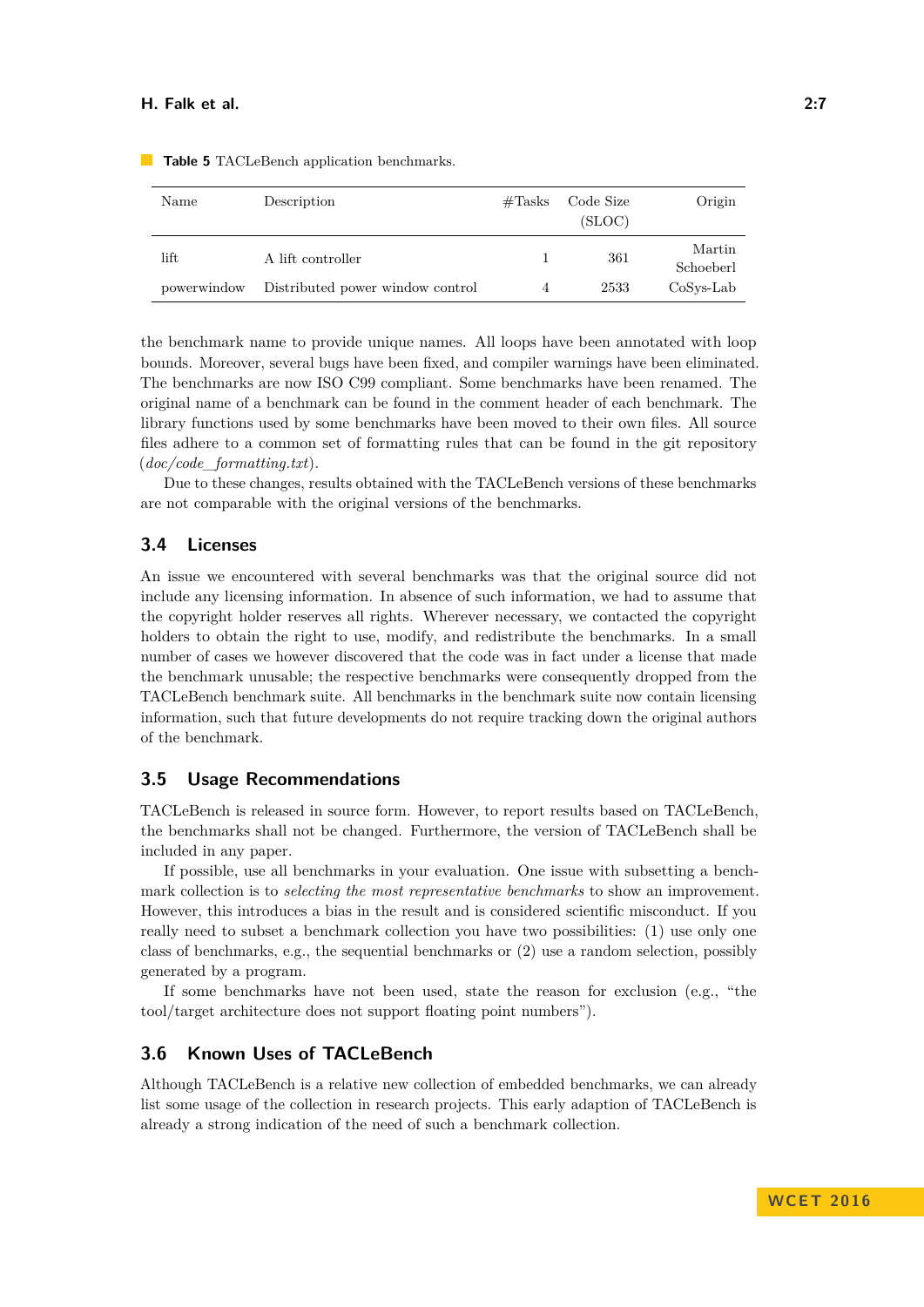## **2:8 TACLeBench: A Benchmark Collection to Support WCET Research**

- Compiler optimizations: The origin of TACLeBench is the collection of free programs used for evaluation of the wcc compiler [\[4\]](#page-9-10).
- Measurement-based analysis: TACLeBench has been used to evaluate the continuous  $\sim$ measurement-based WCET estimation approach presented in [\[1\]](#page-8-1). The different characteristics of the different benchmarks proved to be very useful to trigger edge cases in the analysis and led to various improvements of the prototype. However, the evaluation for this approach happened before version 2.0 of TACLeBench has been finished, which makes the results non-comparable to the final benchmark collection.
- $\blacksquare$  Hybrid analysis: The hybrid model splits the code of tasks into basic blocks and uses measurements to obtain instruction traces. The challenge of this two-layer hybrid approach is tackling the computational complexity problems within the static analysis and accuracy within the measurements based layer. The TACLeBench is used in the COBRA-HPA (COde Behaviour fRAmework-Hybrid Program Analyser) framework that facilitates evaluation of the different approaches using different block sizes. Furthermore, COBRA-TG (Taskset Generator) uses TACLeBench for schedulability analysis. Different scheduling methodologies can be analyzed in a reproducible way using generated tasksets based on specific application descriptions.
- Hardware design: As the TACLeBench collection is self contained, it leads itself as an easy to use benchmark collection to evaluate computer architecture design in the embedded and real-time domain. We have used version 1.0 for the evaluation of the stack cache design optimized for real-time systems [\[12\]](#page-9-11).

## **3.7 Source Access and Compiling the Benchmarks**

The benchmarks are hosted on GitHub at <https://github.com/tacle/tacle-bench>. Each benchmark is in its own folder and can simply be compiled with your favorite C compiler with following command:

cc/gcc/clang \*.c

## <span id="page-7-0"></span>**4 Evaluation and Sanity Checks**

To evaluate the complexity of the benchmarks and their resilience against compiler optimizations, we executed each benchmark on pasim, a cycle-accurate simulator of the Patmos architecture [\[11\]](#page-9-12). Each benchmark was compiled using patmos-clang with activated compiler optimizations (i.e., -O2). The results of this evaluation are summarized in Figure [1.](#page-8-2) All execution traces start at the function marked as entry point by a pragma directive in the source code of the benchmark. The execution times range from 305 cycles (binarysearch) up to 1,658,333,567 cycles (test3). To put this into relation, the benchmark program test3 runs approximately for 21 seconds on the Patmos platform assuming a CPU Frequency of 80 Mhz. From this evaluation we make the main observation that TACLeBench consists of both shortand long running benchmarks with a huge variety in execution time. No benchmark in the suite is optimized to a single return statement.

Different members of the TACLe COST action changed the code. Such a collaborative procedure is inherently error-prone. Human errors can occur and the original sources were often faulty to start with. The distributive work on the benchmarks led to an additional source of error detection: a benchmark behaving well under system configuration A may be faulty under configuration B. To ensure the quality of the benchmarks and to improve portability, we have thus implemented automatic sanity checks.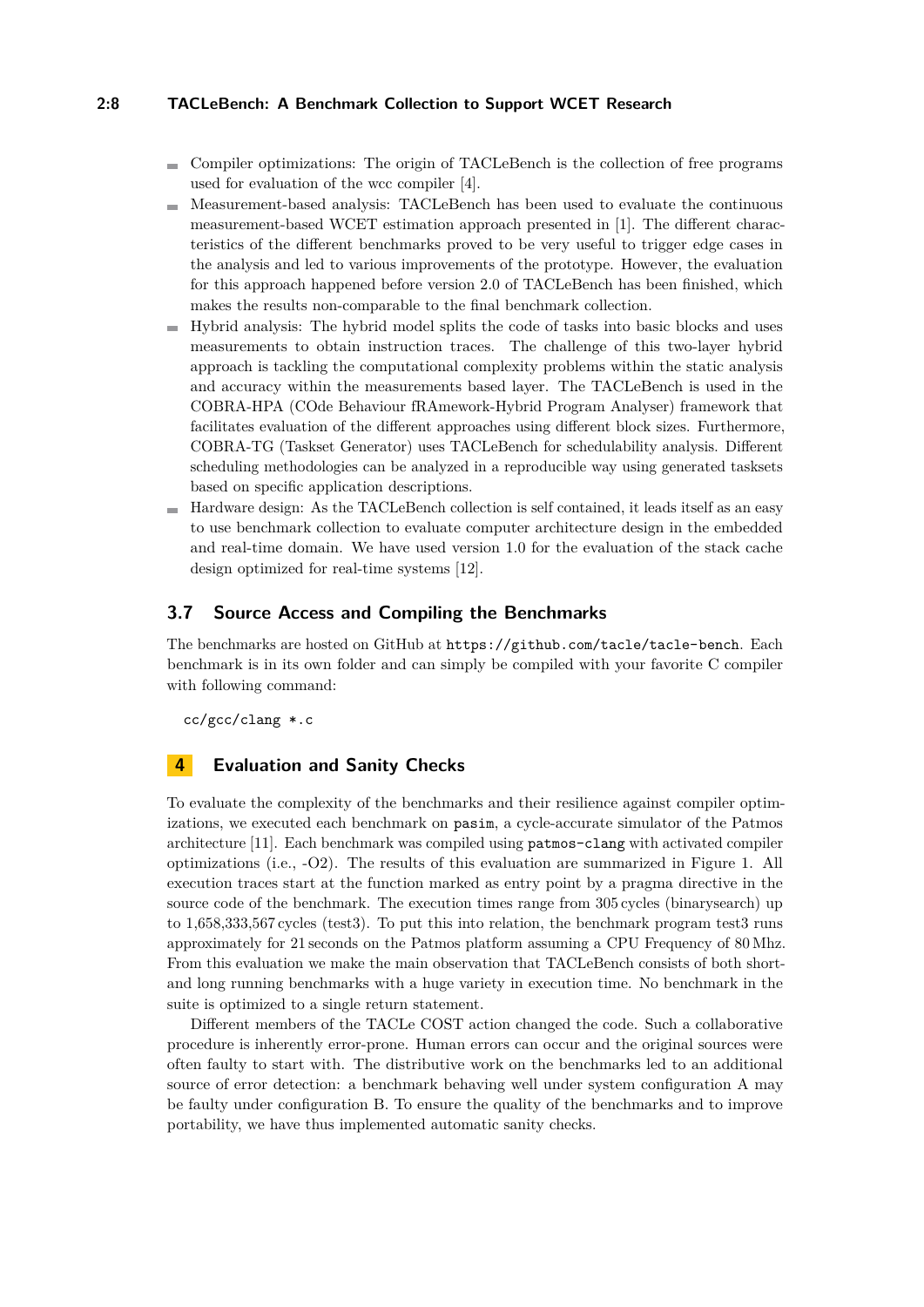<span id="page-8-2"></span>

**Figure 1** Execution times of programs in TACLeBench range from 305 cycles up to more than 1,600,000,000 cycles on the Patmos architecture.

The code quality is validated centrally and the latest results can be viewed online.[4](#page-8-3) For this sanity check, all benchmarks are compiled using *gcc*, *g*++ and *clang*, executed and the return values are checked against the expected value. Clang's static analyzer<sup>[5](#page-8-4)</sup> is used to further reveal programming bugs, such as out-of-bounds errors, and also to validate the compliance of the code with the code-formatting rules.

The portability has been checked via a shell-script (checkBenchmark.sh) that is now part of the TACLeBench repository. The script allows to quickly identifying incompatibilities of the benchmarks with specific operating systems, compilers, and system configurations. Even though full coverage of all system configurations can never be achieved, we were able to cover most of the common operating systems and compilers.

# <span id="page-8-0"></span>**5 Conclusion**

Research in the field of embedded real-time systems needs benchmarks to evaluate research ideas. TACLeBench provides an open source collection of 53 benchmarks. As all benchmarks are self-contained, they are easy to use in systems that are lacking the standard library or an operating systems. 2.0 will be released when the last missing programs have been adapted to the common coding style. We intend to grow the collection of programs and coordinate the release of benchmark versions. We further welcome contributions to the benchmark collection.

**Acknowledgements.** We want to thank Bendikt Huber for porting the Lift benchmark from Java to C. We want to thank Niklas Holsti from Tidorum Ltd for contributing DEBIE in open-source. We want to thank Yorick De Bock, Florian Kluge, Jörg Mische, and Haoxuan Li for helping in restructuring the benchmarks.

#### **References**

<span id="page-8-1"></span>**1** Boris Dreyer, Christian Hochberger, Alexander Lange, Simon Wegener, and Alexander Weiss. Continuous Non-Intrusive Hybrid WCET Estimation Using Waypoint Graphs. In

<span id="page-8-3"></span><sup>4</sup> <https://www4.cs.fau.de/Research/TACLeBench>

<span id="page-8-4"></span><sup>5</sup> <http://clang-analyzer.llvm.org/>